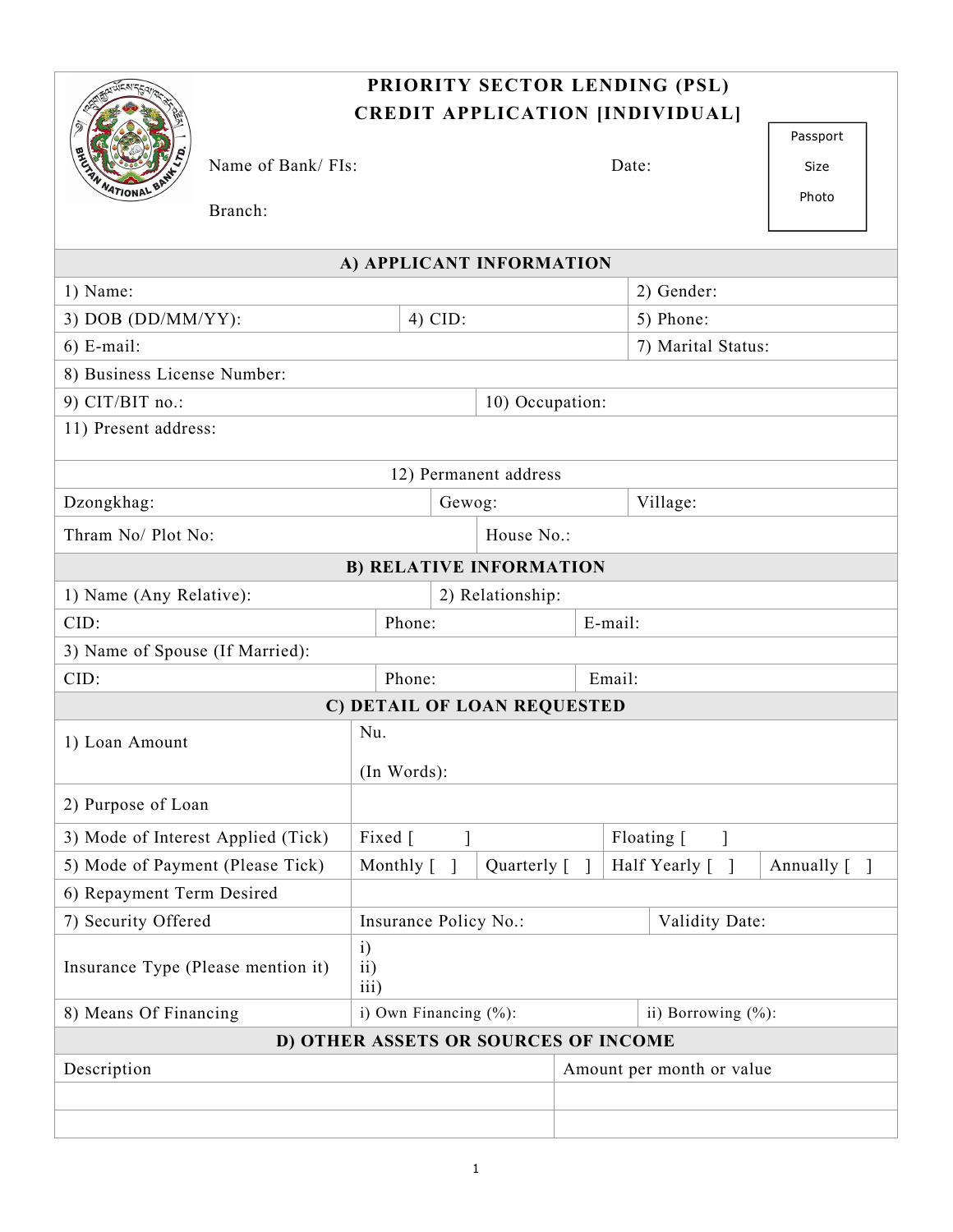| E) DETAILS OF TECHNICAL WINDOW COMMITTEE MEMBER (GUPS/CHAIRPERSON OF<br><b>PSL COMMITTEE)</b><br>1) Name:<br>2) Contact Address:<br>Phone:<br>E-mail:<br>Fax:<br>3) Position:<br>F) ACCOUNT MAINTAINED WITH THE BANK<br>1) Savings Account:<br>2) Current Account:<br>3) Other Loan Account Number:<br>G) LOAN DETAILS WITH OTHER FINANCIAL INSTITUTIONS<br>Name of Institution<br>EMI<br>Purpose<br><b>Sanction Amount</b><br>H) DOCUMENT CHECKLIST (PLEASE TICK)<br>1. Photocopy of CID<br>2. Latest Passport size Photos (2 Nos.)<br>3. Ownership Certificate if land where PSL Activity is taking place or land certificate<br>(if applicable)<br>4. NOC from member family (in case of joint family)<br>5. Security clearance<br>6. Business Proposal<br>7. Copy of insurance policy<br>8.off-take agreement if applicable<br>9. Technical clearance need from Technical window [<br>I) CERTIFICATION<br>The undersigned certifies that, to the best of his or her knowledge and belief, all information contained in<br>this loan application and in the accompanying statements and documents is true, complete, and correct.<br>Further, I/We hereby assure to make prompt and timely repayments as per the agreement. In the event of<br>non-compliance, I/We hereby authorize FIs to take legal action as per FIs norms. |  |  |                           |
|------------------------------------------------------------------------------------------------------------------------------------------------------------------------------------------------------------------------------------------------------------------------------------------------------------------------------------------------------------------------------------------------------------------------------------------------------------------------------------------------------------------------------------------------------------------------------------------------------------------------------------------------------------------------------------------------------------------------------------------------------------------------------------------------------------------------------------------------------------------------------------------------------------------------------------------------------------------------------------------------------------------------------------------------------------------------------------------------------------------------------------------------------------------------------------------------------------------------------------------------------------------------------------------------------------------------------------|--|--|---------------------------|
|                                                                                                                                                                                                                                                                                                                                                                                                                                                                                                                                                                                                                                                                                                                                                                                                                                                                                                                                                                                                                                                                                                                                                                                                                                                                                                                                    |  |  |                           |
|                                                                                                                                                                                                                                                                                                                                                                                                                                                                                                                                                                                                                                                                                                                                                                                                                                                                                                                                                                                                                                                                                                                                                                                                                                                                                                                                    |  |  |                           |
|                                                                                                                                                                                                                                                                                                                                                                                                                                                                                                                                                                                                                                                                                                                                                                                                                                                                                                                                                                                                                                                                                                                                                                                                                                                                                                                                    |  |  |                           |
|                                                                                                                                                                                                                                                                                                                                                                                                                                                                                                                                                                                                                                                                                                                                                                                                                                                                                                                                                                                                                                                                                                                                                                                                                                                                                                                                    |  |  |                           |
|                                                                                                                                                                                                                                                                                                                                                                                                                                                                                                                                                                                                                                                                                                                                                                                                                                                                                                                                                                                                                                                                                                                                                                                                                                                                                                                                    |  |  |                           |
|                                                                                                                                                                                                                                                                                                                                                                                                                                                                                                                                                                                                                                                                                                                                                                                                                                                                                                                                                                                                                                                                                                                                                                                                                                                                                                                                    |  |  |                           |
|                                                                                                                                                                                                                                                                                                                                                                                                                                                                                                                                                                                                                                                                                                                                                                                                                                                                                                                                                                                                                                                                                                                                                                                                                                                                                                                                    |  |  |                           |
|                                                                                                                                                                                                                                                                                                                                                                                                                                                                                                                                                                                                                                                                                                                                                                                                                                                                                                                                                                                                                                                                                                                                                                                                                                                                                                                                    |  |  |                           |
|                                                                                                                                                                                                                                                                                                                                                                                                                                                                                                                                                                                                                                                                                                                                                                                                                                                                                                                                                                                                                                                                                                                                                                                                                                                                                                                                    |  |  |                           |
|                                                                                                                                                                                                                                                                                                                                                                                                                                                                                                                                                                                                                                                                                                                                                                                                                                                                                                                                                                                                                                                                                                                                                                                                                                                                                                                                    |  |  |                           |
|                                                                                                                                                                                                                                                                                                                                                                                                                                                                                                                                                                                                                                                                                                                                                                                                                                                                                                                                                                                                                                                                                                                                                                                                                                                                                                                                    |  |  | <b>Outstanding Amount</b> |
|                                                                                                                                                                                                                                                                                                                                                                                                                                                                                                                                                                                                                                                                                                                                                                                                                                                                                                                                                                                                                                                                                                                                                                                                                                                                                                                                    |  |  |                           |
|                                                                                                                                                                                                                                                                                                                                                                                                                                                                                                                                                                                                                                                                                                                                                                                                                                                                                                                                                                                                                                                                                                                                                                                                                                                                                                                                    |  |  |                           |
|                                                                                                                                                                                                                                                                                                                                                                                                                                                                                                                                                                                                                                                                                                                                                                                                                                                                                                                                                                                                                                                                                                                                                                                                                                                                                                                                    |  |  |                           |
|                                                                                                                                                                                                                                                                                                                                                                                                                                                                                                                                                                                                                                                                                                                                                                                                                                                                                                                                                                                                                                                                                                                                                                                                                                                                                                                                    |  |  |                           |
|                                                                                                                                                                                                                                                                                                                                                                                                                                                                                                                                                                                                                                                                                                                                                                                                                                                                                                                                                                                                                                                                                                                                                                                                                                                                                                                                    |  |  |                           |
|                                                                                                                                                                                                                                                                                                                                                                                                                                                                                                                                                                                                                                                                                                                                                                                                                                                                                                                                                                                                                                                                                                                                                                                                                                                                                                                                    |  |  |                           |
|                                                                                                                                                                                                                                                                                                                                                                                                                                                                                                                                                                                                                                                                                                                                                                                                                                                                                                                                                                                                                                                                                                                                                                                                                                                                                                                                    |  |  |                           |
|                                                                                                                                                                                                                                                                                                                                                                                                                                                                                                                                                                                                                                                                                                                                                                                                                                                                                                                                                                                                                                                                                                                                                                                                                                                                                                                                    |  |  |                           |
|                                                                                                                                                                                                                                                                                                                                                                                                                                                                                                                                                                                                                                                                                                                                                                                                                                                                                                                                                                                                                                                                                                                                                                                                                                                                                                                                    |  |  |                           |
|                                                                                                                                                                                                                                                                                                                                                                                                                                                                                                                                                                                                                                                                                                                                                                                                                                                                                                                                                                                                                                                                                                                                                                                                                                                                                                                                    |  |  |                           |
|                                                                                                                                                                                                                                                                                                                                                                                                                                                                                                                                                                                                                                                                                                                                                                                                                                                                                                                                                                                                                                                                                                                                                                                                                                                                                                                                    |  |  |                           |
|                                                                                                                                                                                                                                                                                                                                                                                                                                                                                                                                                                                                                                                                                                                                                                                                                                                                                                                                                                                                                                                                                                                                                                                                                                                                                                                                    |  |  |                           |
|                                                                                                                                                                                                                                                                                                                                                                                                                                                                                                                                                                                                                                                                                                                                                                                                                                                                                                                                                                                                                                                                                                                                                                                                                                                                                                                                    |  |  |                           |
|                                                                                                                                                                                                                                                                                                                                                                                                                                                                                                                                                                                                                                                                                                                                                                                                                                                                                                                                                                                                                                                                                                                                                                                                                                                                                                                                    |  |  |                           |
|                                                                                                                                                                                                                                                                                                                                                                                                                                                                                                                                                                                                                                                                                                                                                                                                                                                                                                                                                                                                                                                                                                                                                                                                                                                                                                                                    |  |  |                           |
|                                                                                                                                                                                                                                                                                                                                                                                                                                                                                                                                                                                                                                                                                                                                                                                                                                                                                                                                                                                                                                                                                                                                                                                                                                                                                                                                    |  |  |                           |

 $\Gamma$